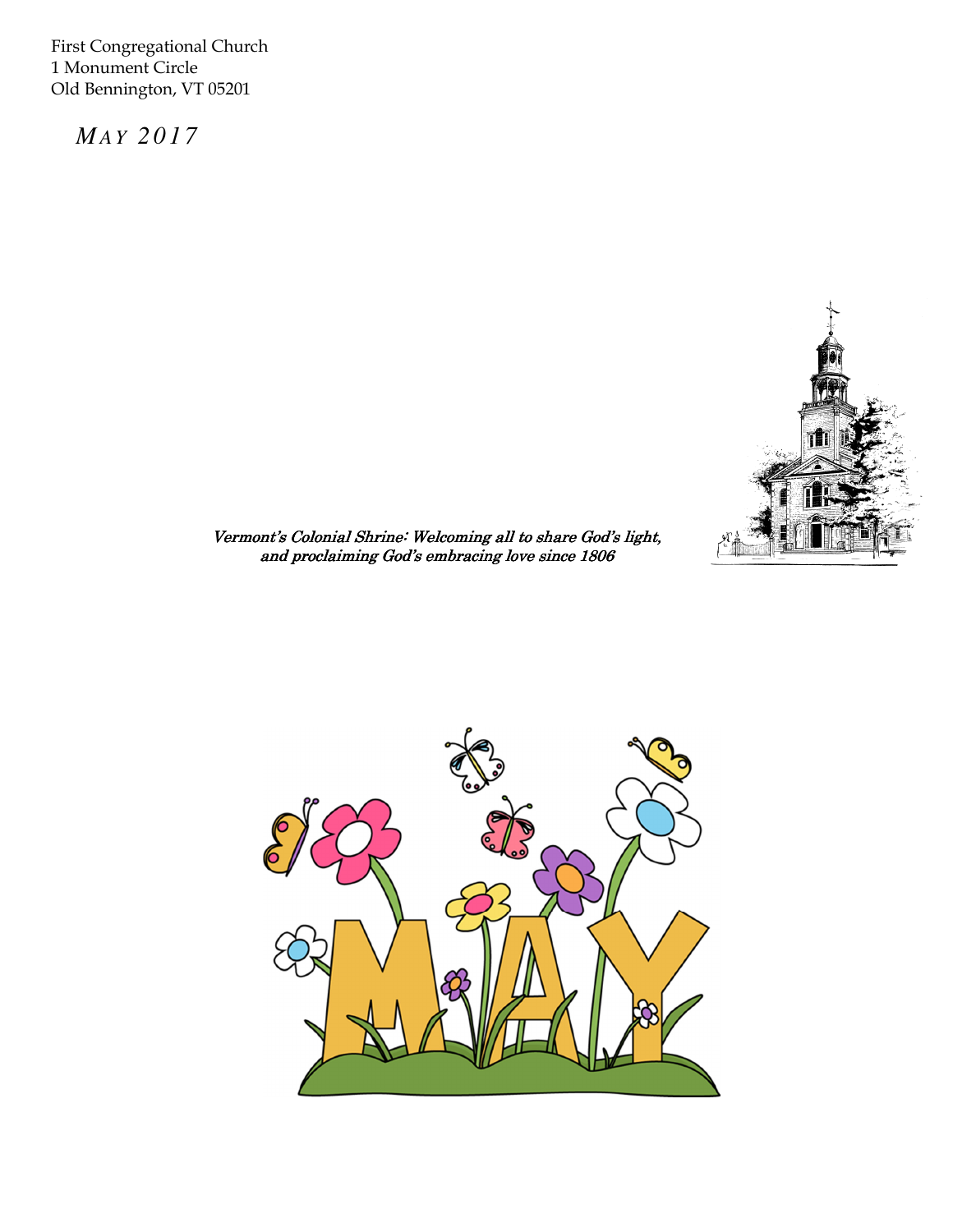

# The Lantern

Newsletter of the First Congregational Church (Old First Church)

MAY 2017

#### **FROM THE MINISTER**

 Easter came to us bright with color and light. So good to see the church with its members and friends ready to celebrate. Moving through the days of holy week and the work entailed gives such perspective and such a deeply satisfying sense of the full promise of Easter day. This time as well has seen change and loss, challenge and sadness for many in the congregation and we are reminded in all the joy of Easter we are still called to be the church which embraces the world in its finitude and confusion.

 Later this month a group from our church will be making a trip to Massachusetts to visit the Quaker Meeting House in Adams and to the Lee Congregational Church. More information about the trip can be found on the next page of the newsletter. These trips are more than educational outings, they are opportunities to share, compare, enjoy and think about what and who we are in Bennington. Last year we made a successful visit to both Middlebury and Poultney, Vermont to see church architecture related to the builder/architect of our own church, Lavius Fillmore. Before that, we travelled to Historic Deerfield in Deerfield, Mass. Whether you are on one of these trips, or just by yourself on a quick walk down the street, it is good to ask in what ways can I put my Easter joy to use in this world?

The Rev. Ken Clarke

### **OPEN CHURCH**

The warm breezes of May bring visitors to Bennington and the opening days of Open Church. We look forward to a great season of hospitality to the thousands of visitors who come to the church. Open Church officially begins on Memorial Day Weekend, May 27<sup>th</sup> (Sat, Sun and Mon) and will run on weekends only through the month of June. July 1<sup>st</sup> we will try to be open every day through mid-October.

**A pre-season Open Church meeting is scheduled for Sunday, May 21st following worship. All docents are encouraged to attend this meeting which will be held in the church sanctuary.** 

Thank you to our wonderful and dedicated docents who have either signed up for a regular shift or agreed to be a fill-in. Without their help our Open Church program would never survive. **There are still several regular shifts that need filling – can you help?**

Morning shift 10:00 – 1:00; Afternoon shift 1:00 – 4:00

| Monday a.m.    | Sue & Marsha      |
|----------------|-------------------|
| Monday p.m.    | Ann               |
| Tuesday a.m.   | Lou & Marie       |
| Tuesday p.m.   | Don S. & Patty D. |
| Wednesday a.m. | Vicky & Kathy     |
| Wednesday p.m. | Roberta & Jane    |
| Thursday a.m.  | Patrice           |
| Thursday p.m.  | Marietta & Walt   |
| Friday a.m.    | Claudia & June    |
| Friday p.m.    |                   |
| Saturday a.m.  |                   |
| Saturday p.m.  |                   |
| Sunday p.m.    | Stacy & Paul G.   |

1 Monument Circle, Old Bennington, Vermont 05201 www.oldfirstchurchbenn.org ● office@oldfirst.comcastbiz.net ● (802) 447-1223 Kenneth A. Clarke, Minister Don Miller, Moderator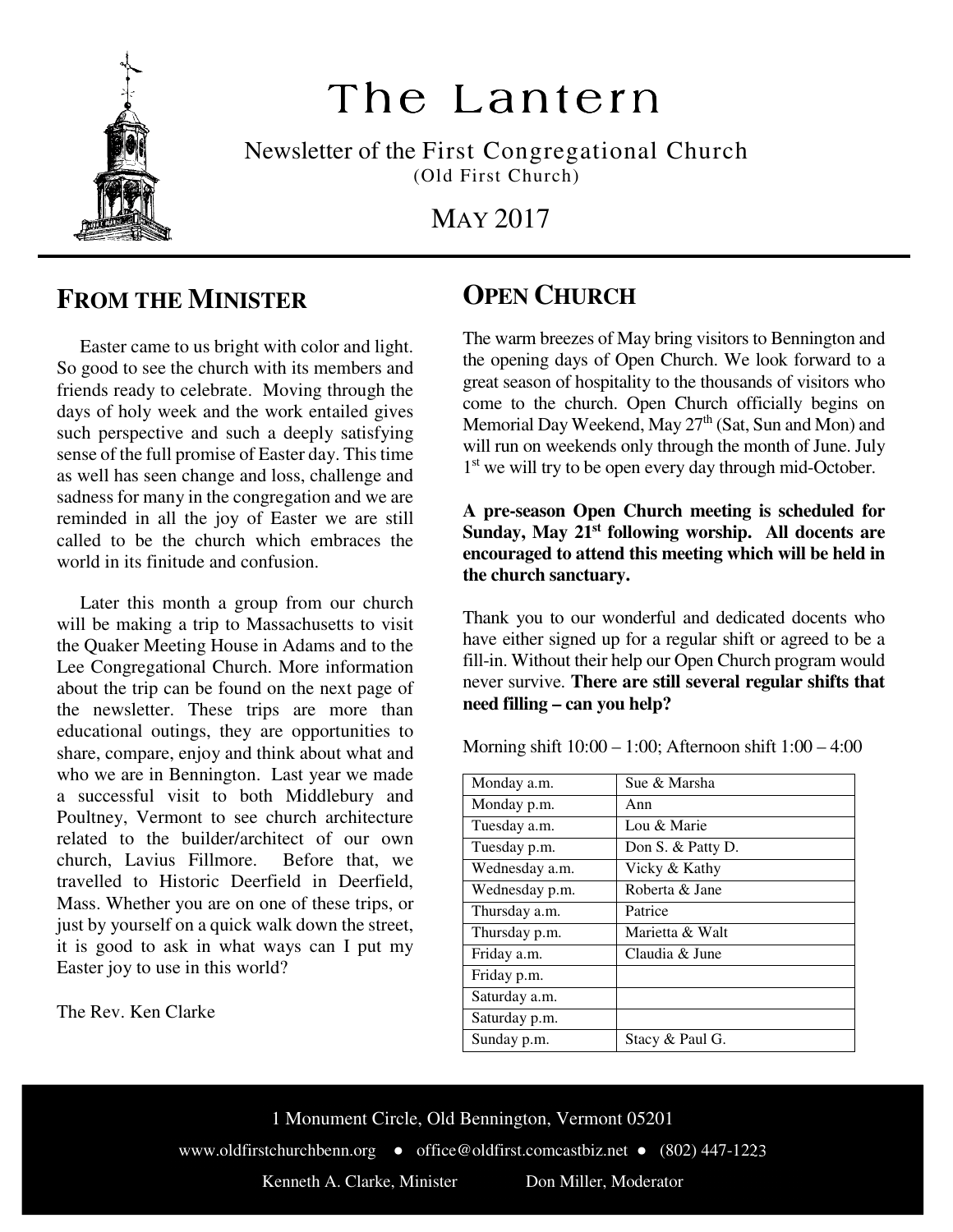#### **MONUMENTAL TAG SALE**

June  $10^{th}$  is a great opportunity to put these words into action.<br>Beduce the clutter in your own home (ell denotions are tax We've all heard the words "Reduce, Reuse and Recycle." Old First Church's **TENTH ANNUAL** Monumental Tag Sale on Reduce the clutter in your own home (all donations are tax deductible) and give others the chance to reuse or recycle those "treasures."

Our *annual tag sale kickoff luncheon* is scheduled for Sunday, June  $4<sup>th</sup>$ . It is a time to gather for a simple luncheon (sandwiches, chips & drinks) and then roll up our sleeves to move tables and chairs to setup the room. Many hands make for light work!

Items are already being collected (please no books or clothing) and are being stored in the Barn attic. Keep in mind our Silent Auction, if you have something special to donate that you think fits this category, let us know. If you have furniture or larger items to donate, please call the church office or Marsha Pilachowski to arrange for pick up.

Thank you to the many folks who have already volunteered to help with the sale. We have many opportunities that fit every schedule, so let us know how you can participate. We need help during the week prior to the sale for cleaning, sorting, pricing and the setup of the tent. We need bake sale items and donations for the hot dog cart on sale day. We need all hands on deck for sale day as well for part of the day or longer. Be forewarned, we had folks last year who planned to stay to help for only a few hours, but decided to stay the whole day because it was so much fun. When our sale ends at 3PM Saturday we will need MANY hands to dismantle and clean up quickly and pack up leftover items to distribute to Goodwill. New this year to generate a new fun twist to the end of the day, workers present to help with cleanup will be able to choose any leftover items for themselves (monetary donations accepted).

Thank you to all who have volunteered so far. Check the BLOG for more details and volunteer opportunities in the coming weeks. Good times ahead! Don't miss out.

#### **OUR DEEPEST SYMPATHY**

Our deepest sympathy and prayers to Marianne Peters and family. On April 13, 2017 George Peters passed away peacefully in Bennington where he and his wife Marianne lived for the past seven years. A memorial service to celebrate the life of George will take place at the church on Saturday, May  $20<sup>th</sup>$  at 1:30 p.m. followed by a committal service in the Old Bennington Centre Cemetery. A reception will be held in the Barn following.

#### **A NOTE OF THANKS**

Many thanks to our church family for the love and support you have shown us during this difficult time.



## **THURSDAY, MAY 25TH DOCENT (AND FRIENDS) FIELD TRIP**

So far, sixteen people have signed up to go on the May  $25<sup>th</sup>$  trip to the Quaker Meeting House in Adams, Massachusetts and the Congregational Church of Lee. The cost for the trip is \$10 per person and payment could be placed in the offering plate on Sunday or sent to the church office prior to the trip (make check payable to **First Congregational Church** and indicate **May 25th trip** in the memo). Departure will take place at 8:30 a.m. leaving from the Barn. We estimate being back in Bennington at around 4:30 or 5:00. We are getting recommendations for restaurants for our participants to have lunch in or if you wish to pack a picnic lunch we will suggest some outside dining options.

Travel will be by carpool and Jane Radocchia will provide a detailed schedule to follow so the groups can keep on track and stay together. Carpools are beginning to form now so participants should talk with one another. Participants are:

June King Sue Katz Ann Herrick Patrice Nolan Reg Jones Roberta Webb Jill McCain

Jane Radocchia Kathy Wagenknecht Claudia Dalton Marsha Pilachowski Don Miller Connie & Marshall Barrett Vicky PrintzBetsy Ehrenfreund



The *WOMEN'S BOOK GROUP* will meet on May  $25<sup>th</sup>$  at 6:30 p.m. at Donna Alexander's home to discuss *Daisy Turner's Kin* by Jane C. Beck. Newcomers are always welcome. For a listing of all the books being read this year go to the church website at www.oldfirstchurchbenn.org and click on the "Church Life" tab or contact Nancy in the church office and she can get you a paper copy. For more information, contact the church office or Wendy Schmitt.